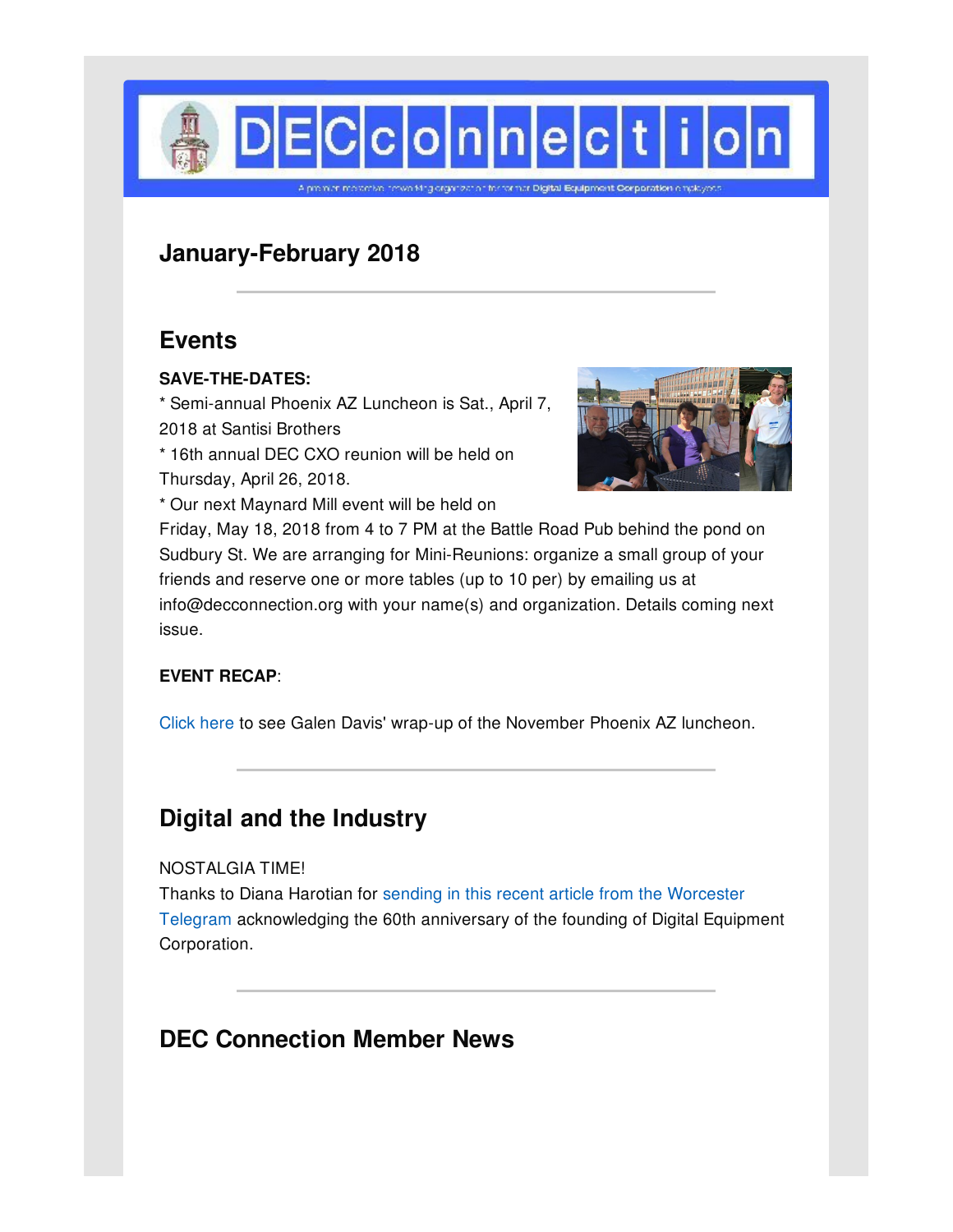Welcome to our new and renewing members during December and January: Al Bissell (FL), Brad Corregan (FL), Gene Cronin (NC), Jim de Zutter (MA), Royce Fuller (MA), Ed Gianetto (MA), Dick Helliwell (NV), Stephen Jablonsky (MA), Terry Melle (NH), and Alan Zimmerle (NH).



Please RENEW your membership if you're due members check the Member Service Center (instructions below). Other readers, if you are enjoying our e-newsletters please consider joining and sending in a brief update on your activities for our newsletter. Here is how to join or renew:

#### **Membership Renewal Procedure**

• Click link to see if your membership is current in our [Member](http://www.decconnection.org/msclogin.php) Service Center and pay online with a credit card. If you have paid dues since 2010 you will be there use the email address we have on file - no leading or trailing spaces - email ava@decconnection.org for help.

• You can also join us (or renew) at Join the DEC [Connection](http://www.decconnection.org/join-online.htm) online!

• You can send personal checks made out to DEC Connection to Nancy Kilty, 33 Forest St. Unit 416, Lexington MA 02421.

• If you prefer to use your PayPal account directly (not via our website), use our payment address: registrations@decconnection.org - do NOT use any Board member's personal email address.

**Member Newsbytes:** please send yours to info@decconnection.org - 2-3 lines telling members about your activities since Digital.

#### **Sad News Department**

This issue we unfortunately have some deaths of former Digital employees to report. Our condolences to friends and families of: Steve (John Stephen) Hayes, 69, Colorado Springs, 8 Jan 2018 Sirvan Monty Farris, 55, Colorado Springs, 10 Nov 2017 Joseph F. Smith, 82, Bedford NH, 6 Oct 2017 Eugene Graham, 76, Martha's Vineyard MA, 10 July 2017

Details are on our [Memorial](http://www.decconnection.org/memorials.htm) Page.

## **Website [Features](http://www.decconnection.org) and Updates**

■ Where to Donate your Digital [Equipment](http://www.decconnection.org/DECdonations.htm) gear